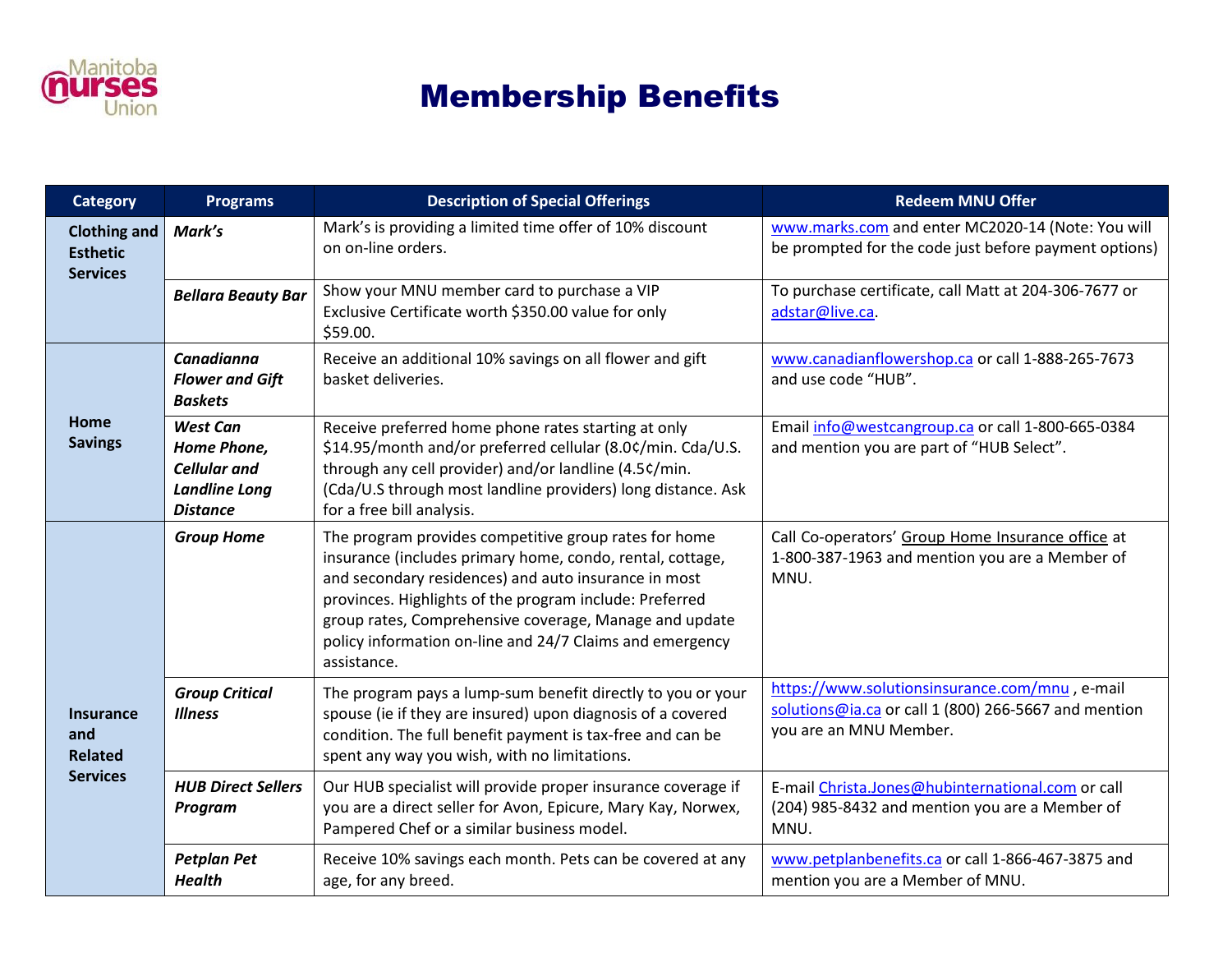|                                                                             | <b>Travel, Trip</b><br><b>Cancellation &amp;</b><br><b>Interruption</b> | Receive personalized service to help select the right travel<br>plan available in the insurance marketplace.                                                                                                                                                                                                                                                                   | e-mail: traveloptions@hubinternational.com or call<br>1-866-756-3281 and mention you are a member of<br>MNU.                                                                                                                                                                                                                |
|-----------------------------------------------------------------------------|-------------------------------------------------------------------------|--------------------------------------------------------------------------------------------------------------------------------------------------------------------------------------------------------------------------------------------------------------------------------------------------------------------------------------------------------------------------------|-----------------------------------------------------------------------------------------------------------------------------------------------------------------------------------------------------------------------------------------------------------------------------------------------------------------------------|
| <b>Car Rental</b><br><b>Hotels and</b><br><b>Vacation</b><br><b>Savings</b> | Alamo,<br>Enterprise, and<br><b>National</b>                            | Receive savings up to 25% on car and truck rentals.                                                                                                                                                                                                                                                                                                                            | www.enterpriserentacar.ca and use Account Number<br>STRADSC.<br>www.nationalcar.ca use Account #5030699<br>www.alamo.ca and use Contract ID 7016324                                                                                                                                                                         |
|                                                                             | <b>Canad Inns</b>                                                       | Receive \$15 savings per night off of their Best Available Rate.                                                                                                                                                                                                                                                                                                               | Call 1-888-332-2623 and mention rate ID "HUB Select"                                                                                                                                                                                                                                                                        |
|                                                                             | <b>Choice Hotels</b>                                                    | Receive a flat & constant 15% off the Best Available Rate at<br>Comfort Inn, Comfort Suites, Quality, Sleep Inn, Clarion,<br>MainStay Suites, Suburban, EconoLodge, Rodeway Inn, and<br>Ascend Collection.                                                                                                                                                                     | www.choicehotels.com/?clientid=00158670 or call<br>1-800-4CHOICE and use client ID 00158670                                                                                                                                                                                                                                 |
|                                                                             | <b>Collette Travel</b>                                                  | Receive up to \$200 in extra savings per couple over and<br>above all other public promotions.                                                                                                                                                                                                                                                                                 | http://select.hubinternational.com/hubselect-<br>collettetravel/ or contact your local travel professional or<br>Collette directly at 1-800-468-5955 and mention "HUB<br>Select".                                                                                                                                           |
|                                                                             | <b>Holiday Inn</b><br><b>Winnipeg Airport</b><br>West                   | Receive up to 15% off the best available rate.*<br>*Book & stay by June 30, 2021                                                                                                                                                                                                                                                                                               | www.ywgwest.com or Reservations: 1-800-665-0352 and<br>quote Corporate ID: 786879740                                                                                                                                                                                                                                        |
|                                                                             | <b>Holiday Inn Express</b><br><b>Brandon</b>                            | Receive up to 15% off the best available rate.*<br>*Book & stay by December 31, 2021                                                                                                                                                                                                                                                                                           | Call 204-717-4444 and mention that MNU has a Preferred<br>Corporate Rate and identify yourself.<br>The Holiday Inn Express Brandon will also create and share<br>a URL Booking Code that you and your travelers can simply<br>copy and paste into their internet browser and follow the<br>steps to make their reservation. |
|                                                                             | <b>Magellan</b><br><b>Luxury Hotels</b>                                 | Receive personalized travel expert phone service and enjoy<br>the "Rate Check" program which automatically books a lower<br>rate should one come available. Join Magellan's Gold Star<br>program (\$99/year) for only a dollar on the first year and 50%<br>off in subsequent years and receive free upgrades,<br>complimentary breakfast, late check-out and other amenities. | www.magellanluxuryhotels.com/hub-select/ or Call<br>Magellan at 1-866-536-6598 and quote Affiliate Code<br>2033.                                                                                                                                                                                                            |